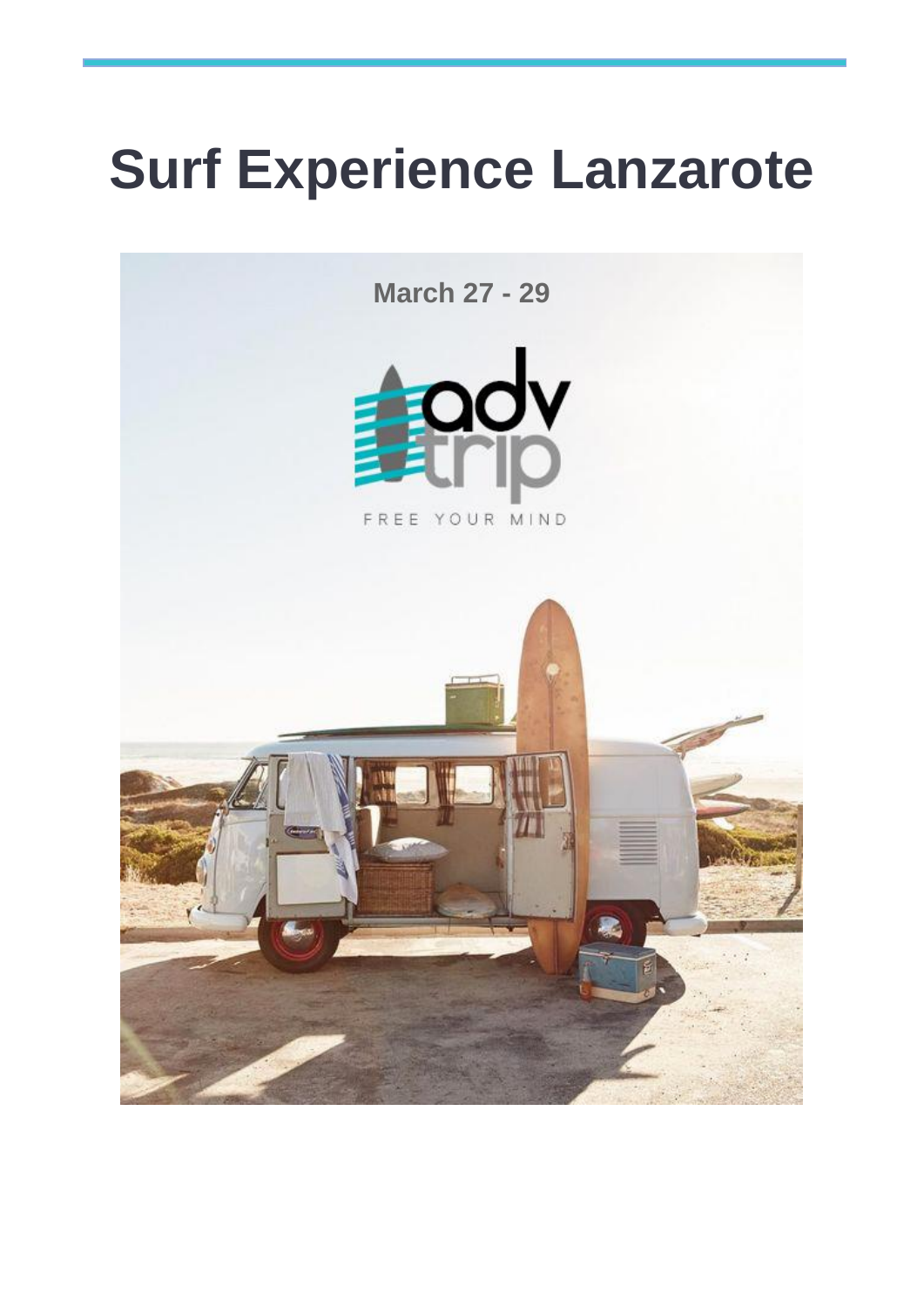#### **Who we are and what our mission is:**

**In Adventure Trip we are not a conventional travel agency. We choose the best destinations where you can free your mind, practicing extreme sports in paradisiacal places where contact with nature is the basis for living the experience to the fullest.**

**We are committed to the environment and we love transmitting the values and passion of these sports to raise awareness and help personal development.**

#### **How do we do it?**

**We organize and customize our experiences to the 100%, so that from the beginning of the trip you don't have to worry about anything other than enjoying the experience as much as you can. We will take care of the rest!**

**In each of our experiences you will always have the presence of one of our members of the ADV.TRIP team to make sure everything goes very well!**

**You will only have to take care of living and enjoying the experience to the fullest, which is the essence of Adventure Trip!**

## **What the Surf Trip includes to Lanzarote (Canary Islands):**

- **Full board:**
	- o **Self-service of nutritious breakfasts with oatmeal whole grain cereals, fruit, fresh juices, ham and cheese.**
	- o **Food on the beach: sandwich with piece of fruit, soda, juices and nuts**
	- o **Homemade dinner in the accommodation (vegan option available)**
- **Surf lessons of 5h, three days with qualified teachers, all equipment and insurance**
- **Surf equipment, for all levels available throughout the stay**
- **Sunset Yoga classes to improve elasticity and balance 1h / day**
- **Pilates to activate the body and start the day with energy 1h / day**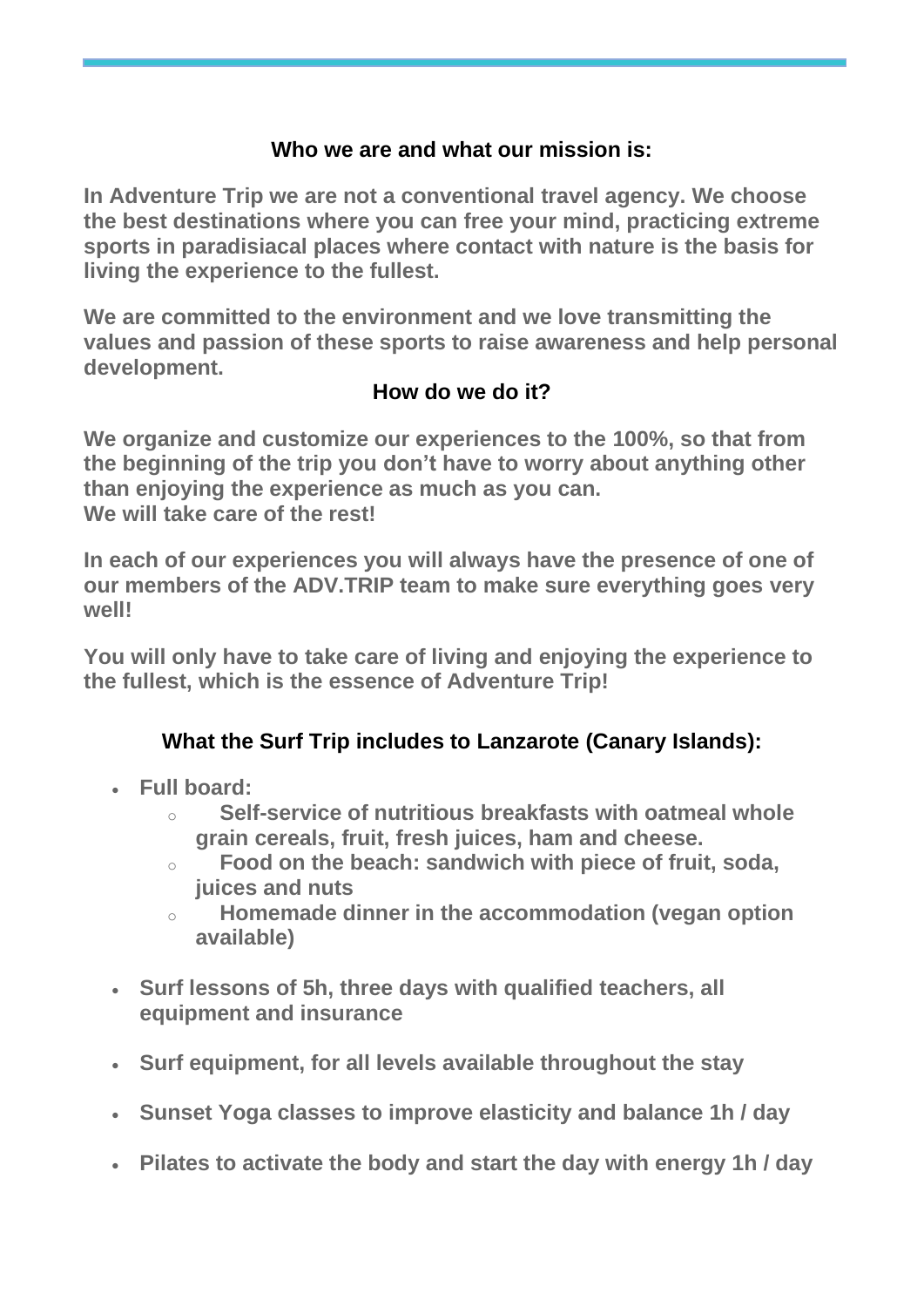- **Surf Balance Training System to practice balance, movements and position on the board in the surf.**
- **Video and professional photos (go pro and professional cameras)**
- **BBQ party at our surf house with music, cocktails, videos and travel photos.**

#### **Who do we work with and collaborate with?**

**The surf school with which we collaborate is called Calima Surfschool, 50 meters from the Famara nature reserve, the best beach to learn how to surf in a magical place, Caleta de Famara! With more than 20 years of experience, since 1996 they know the entire Canary coast, so come and enjoy an unforgettable experience with the best professionals in this sport**

- **The Calima Surf House is located just 100 m from the beach and I we will have 250m2, with large common areas and a large terrace with barbecue. It is fully equipped with charm and wonderful views of the island of La Graciosa, a luxury of nature in the Canary Islands. Comfortable, clean and safe in a very quiet area where you can rest, private and shared rooms to choose from (towels, sheets and blankets included), common areas, kitchen, barbecue and sunny terrace.**
- **Transfer to the airport: in private cars from the surfschool to the airport**

#### **How much does the full experience cost and how to reserve your place?**

- **Total price per person with all inclusive: € 250 / pax**
- **Reservation before March 11: 30% and the remaining 70% upon arrival in cash or transfer 3 days before (March 23)**
- **Reservation after March 11: 100% by transfer**

**To book a place, send an email:**

**[info.adv.trip@gmail.com](mailto:info.adv.trip@gmail.com)**